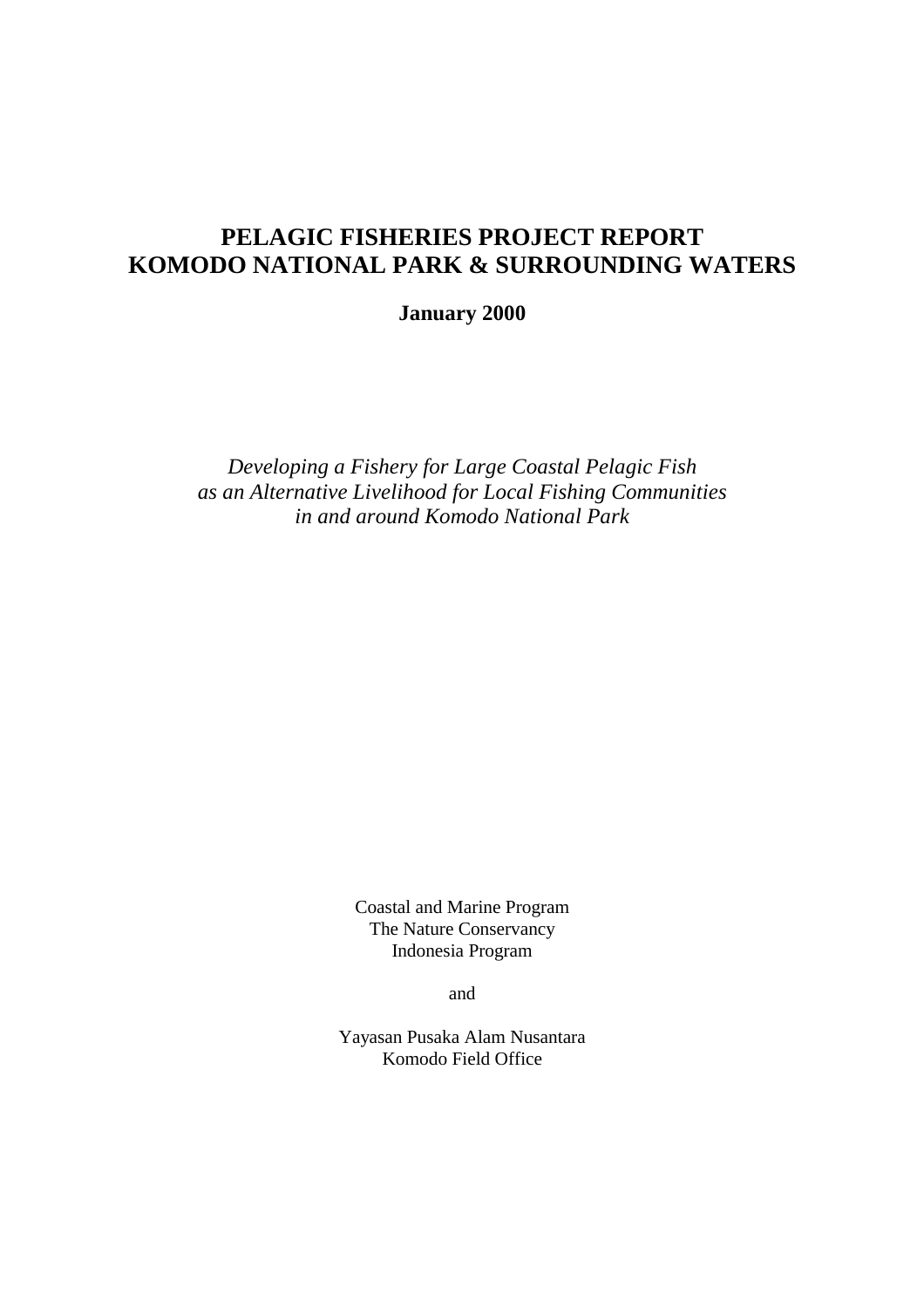## **1. Title of the Project**

Combating destructive fishing practices in and around Komodo National Park. Module: alternative livelihood strategies. Sub-module: pelagic fisheries development.

## **2. Project Site**

Fishing villages near Komodo National Park, Nusa Tenggara Timur province, located between the major islands of Sumbawa and Flores, near the town of Labuan Bajo.

## **3. Objectives of the Project**

The Pelagic Fisheries Development Project aimed to introduce an alternative livelihood to the communities in and around Komodo National Park (KNP), in an effort to steer them away from using destructive fishing methods. The three main opportunities for alternative livelihood development for local coastal communities, as described in the 25-year management plan for KNP, are in the fields of a). pelagic fisheries, b). eco-tourism, and c). mariculture. The development of eco-tourism and mariculture in and around KNP are being covered in separate projects, in cooperation with expert partners. The presently described project specifically aimed to develop a fishery for large coastal pelagic fish was expected to result in income levels competitive to other non-destructive small-scale fisheries in coastal areas, and well above the poverty line of US\$1 per person per day. An important secondary objective of this project was to serve as a vehicle for carriers of the conservation message in awareness and constituency building programs. The project was to build close working relationships with communities in the conservation area, and to win the trust of the key players within those communities.

## **4. Outline of the Project**

## *A Long Term Management Plan and Development of Alternative Livelihoods*

Since 1996, a long-term management plan is being developed for the marine component of Komodo National Park. This management plan consists of several modules, which are presently being implemented in the area (e.g. routine patrolling and enforcement program, community awareness and participatory planning program, alternative livelihood development program, and marine environmental monitoring and research program). The alternative livelihood development program has recently been implemented with the first sub-module, the pelagic fisheries development project. A pilot study and assessment on the feasibility of the development of pelagic fisheries in the Komodo area was carried out in September and October 1996. This pilot study, which was carried out by an expert consultant, concluded that there are very good opportunities for the development of a fishery for large coastal pelagic species and especially for Spanish mackerel (*Scomberomorus commerson*) fishery. The pilot study specifically mentioned:

- a) Positive indications for both catch rates and biological potential,
- b) Established fish traders in Indonesia are willing to purchase Spanish mackerel at prices which are likely to encourage fishermen to enter the fishery,
- c) Because the market is for high quality products, relatively small amounts of the fish could result in adequate revenue to the fishermen,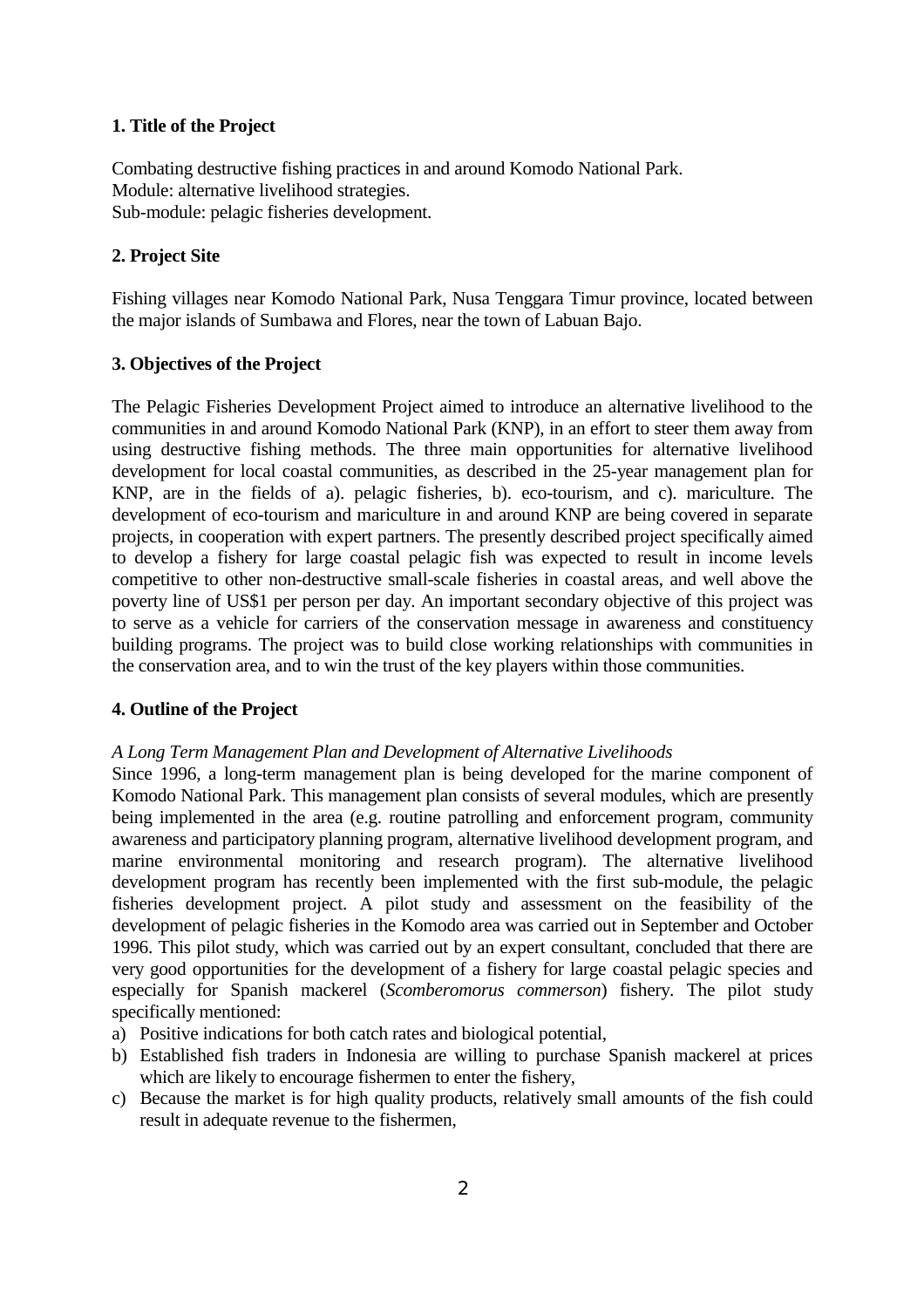

*Pulau Messa, one of the villages that participated in the pelagic fisheries project.* 

- d) The gear required for Spanish mackerel fishing is quite simple and inexpensive,
- e) The vessels presently operated by local villagers are suitable for the type of fishing required,
- f) The targeted pelagic resource is far more resilient than reef fish resources, which are vulnerable to local over-exploitation (due to limited migration), and
- g) Examples in other areas have shown promising results with former dynamite fishermen successfully converting to pelagic fisheries (i.e. Makassar, Sape).

### *Characteristics of the Target Groups*

The main target group for the project consisted of those fishermen that were formerly engaged in destructive fishing practices (i.e. fishing methods that destroy habitat and/or deplete resources). During 1995-1997, the fishery with hookah compressors has destroyed more coral reefs and depleted more demersal resources in the KNP area than any other fishing practices. Fishermen broke down and turned over the corals and left behind fields of dead rubbles. Overfishing for live reef fish such as grouper and Napoleon wrasse, with hook and line and other common gear types, is also a serious threat. Hookah compressors (also used by dynamite fishermen) will be banned from the National Park because of their destructive impact. The most important groups using hookah gear in KNP are mainly fishermen from Mesa Island (just north of KNP). Other fishermen groups targeting live reef fish are from Seraya Island and Labuan Bajo. The fishermen groups from Mesa, Seraya and Labuan Bajo were, therefore, chosen as the main target groups for the development project.

#### *Constraints to Development of Pelagic Fisheries in the Komodo Area*

Only very few fishermen inside the Park or from the northern Islands and Flores coastline (Mesa, Seraya, Labuan Bajo) were involved in fisheries for larger pelagic fish until 1997, although a variety of pelagic species, with relatively high prices on remote markets, were abundant in and around the KNP area.

The reason why only very few fishermen from the Komodo area were interested in pelagic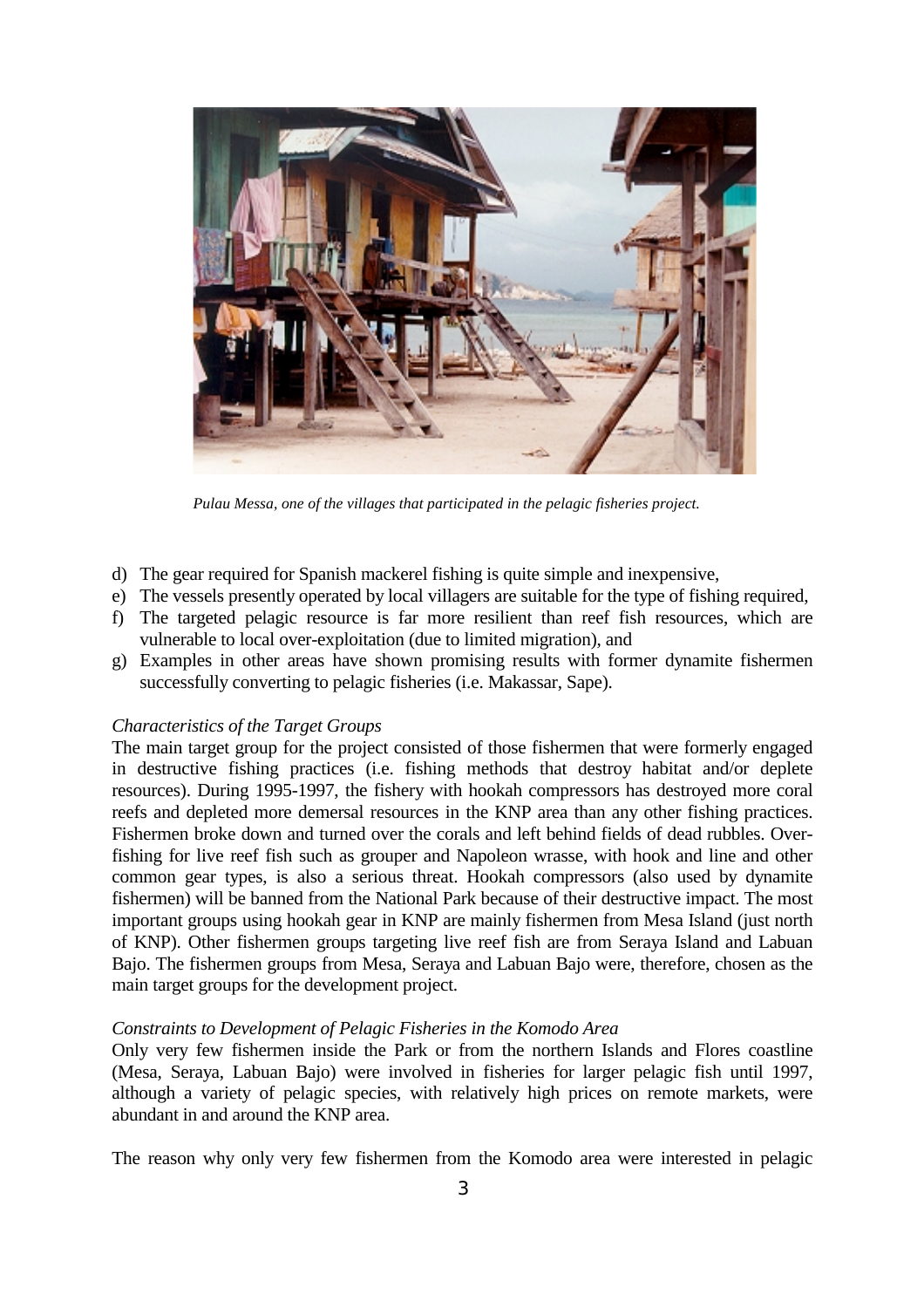

*The project also aimed to improve post-harvest practices, so to increase the value of fish that cannot be marketed as a fresh product.*

fisheries was that they:

- a) earned very attractive incomes by exploiting the demersal resources inside KNP, especially in the cyanide fishery for live reef fish,
- b) were not prosecuted for illegal fishing practices and were not even forced to fish outside the Park's boundaries,
- c) were insufficiently skilled in the fishery for large coastal pelagic species, and
- d) lacked the skills and resources to build and use pelagic fish aggregating devices (FADs).

Pelagic FADs are rafts anchored in deep water, which for some reason attract pelagic fish. Fishermen in many other areas in Indonesia already used traditional FADs (build with local materials) very successfully for many years, and the technique could easily be transferred. Successful pelagic fisheries for Spanish mackerel and tuna had already been established before 1997, among reef-fishing coastal communities in areas like South Sulawesi, Maluku and East Sumbawa. A pelagic fisheries training program, including the installation of FADs, marketing and logistical support of local fishing groups, in combination with an effective protection and enforcement program in KNP, was therefore expected to result eventually in more local fishermen entering the fishery for large pelagic species in Komodo area.

It was clear from the beginning of the project that few incentives existed for cyanide fishermen to change their practice as long as real protection and enforcement were not implemented in KNP. Apart from the obvious need for protection and enforcement inside the Park, fishermen needed to be taught the practices of the fishery for large pelagic species and they needed to be provided with basic materials and a stipend during the training period. They also needed to be taught how to build and maintain FADs. Last but not least, post-harvest practices needed to be improved to achieve production of quality products for distant markets. Basic marketing strategies had to be implemented to establish a profitable trade.

#### *Implementation of Project Activities*

The pelagic fisheries project has been working together with local fish traders, fishermen and expert contractors, to enhance the establishment of the fisheries. Fishing techniques, post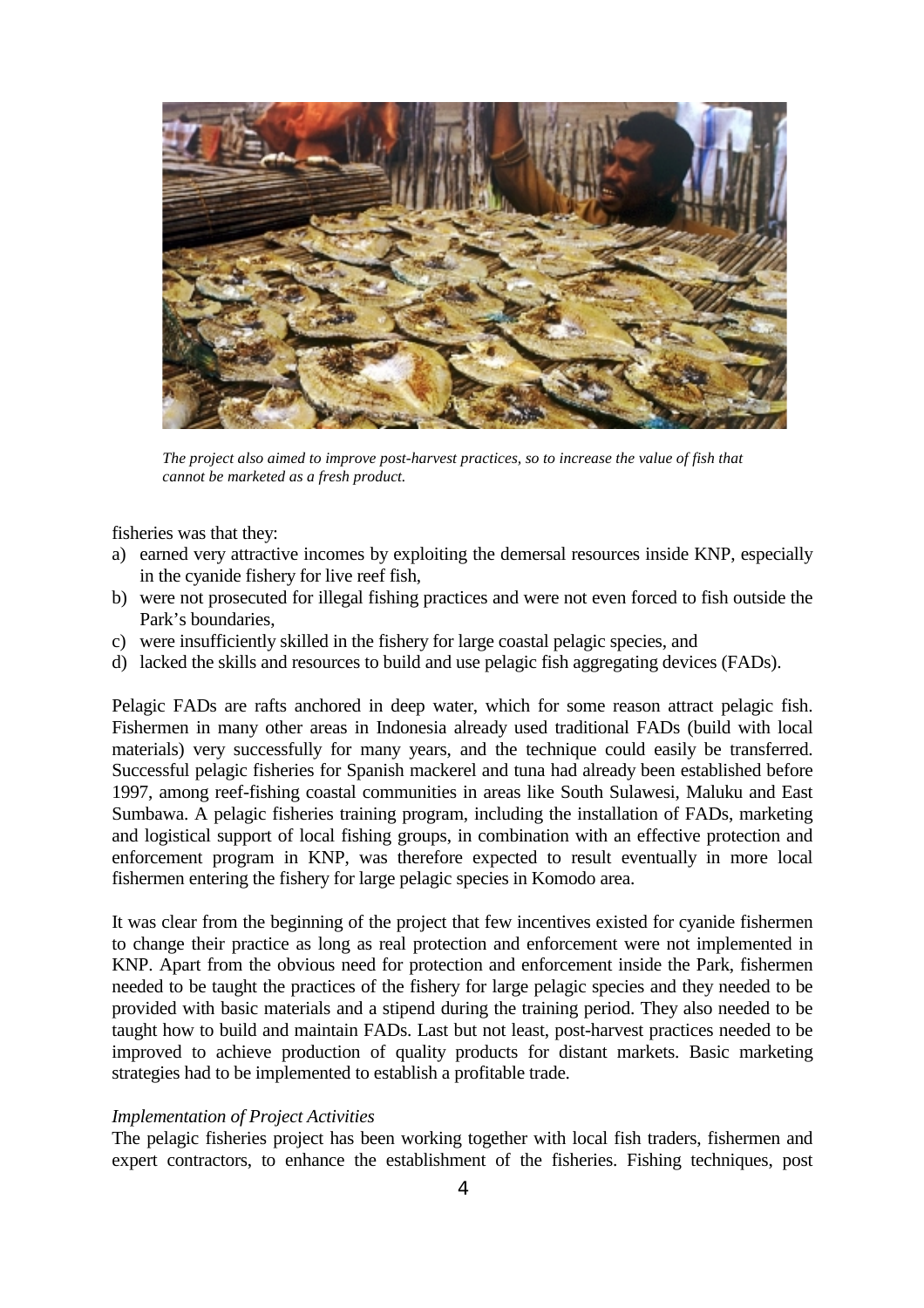

*Installation of a Fish Aggregating Device, using a local boat and locally available materials. The boat is specially rigged to transport the anchors of the FAD.* 

harvest practices, fish processing techniques and marketing of large coastal pelagic fish (mainly Spanish mackerel, wahoo, barracuda and trevallies) have been developed. In order to increase the number of fishing locations, to hold migrating true pelagics (mainly dolphinfish, yellowfin, skipjack and eastern little tuna) in the area and to increase overall catch rates, FADs were deployed in offshore areas. Six deep-water  $(1,000 - 1,200 \text{ m})$  and five shallow-water  $(70 - 100 \text{ m})$ m) FADs have been deployed in the area north of the Park. An additional of 7 reserve FADs was budgeted to replace loss due to weather, normal wear and theft. These reserve FADs will assure continuation of this project for at least one year, by which time the economic viability has to be proven and the fishermen groups – or their business partner(s) – should be able to replace FADs out of their business profits.

The project included a three-month training program for fishermen and for women from fishing communities. Participants in the training program and their moneylenders (local traders) have signed an agreement to refrain from destructive fishing practices in the future. The training program was essential to the project since it created the momentum that was needed for successful development of the fishery. Whereas YPAN and TNC were responsible for the overall project coordination, expert contractors from the fishery sector carried out the training program. Fishermen from different areas in Indonesia have been hired to teach a variety of skills which are needed in this fishery (from Sumatra: construction of traditional FADs and skipjack/tuna fishing; from Flores: live and dead bait still-fishing; from Sulawesi: artificial bait trolling; from Sape: natural bait trolling).

An initial number of 40 local boats have been equipped with insulated ice boxes and basic gears to catch large pelagic species. Around 2/3 of the project participants are still presently involved in the pelagic fishery, mostly on a part-time basis. Demersal fishery is still very important although this is also shifting to areas outside the Park. The number of the pelagic fishing boats increased when price for Spanish mackerel increased and is expected to increase further when protection and enforcement escalates inside the National Park. Many fishermen have enjoyed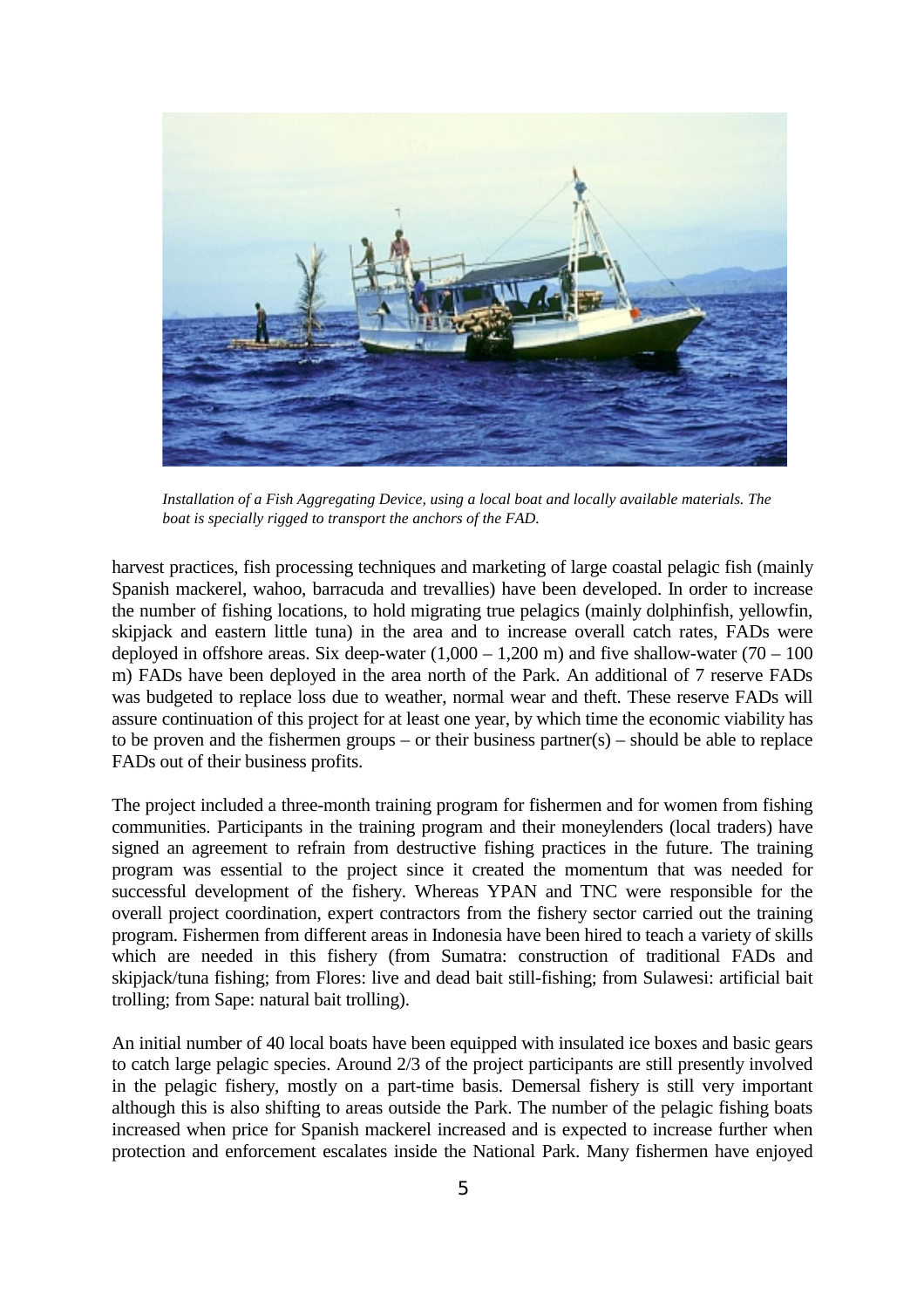the benefit of the fishery for large coastal pelagic species (especially mackerel), in comparison to other legal and non-destructive fisheries.

The training program for fishing communities also contained a post-harvest component, covering a variety of techniques from fish handling on the boats to fish processing on shore. Although a large portion of the catch is destined for sale as a fresh chilled product, there is also considerable potential for the production of various kinds of processed fish. Examples are traditionally steamed tuna (*ikan pindang*), fish ball, dried fish, and various kinds of preserved fish (*dendeng, abon*). The project has trained several groups in local fishing communities, including many women, to prepare these products. The project also supplied some of the basic tools. By introducing these 'new' value-added products, the fishermen now have a better chance of increasing their income in the pelagic fishery.

### **5. Measures of Success and Monitoring of Project Results**

Important measures of success for this project is whether or not a number of project participants continues to practice destructive fishery in Komodo National Park, after project implementation, compared to the number of fishermen that converted their fishing behavior. With data from the monitoring program on resource utilization patterns, the Park Management will be able to draw final conclusions on fishing behavior in target communities, after resource use data over the year 2000 have been analyzed. These data will be analyzed in early 2001. A more general measure will be the number of encounters with compressor fishermen of different origins in a series of years (1997-2000). At the moment of implementation, when restrictions are positively enforced, record is being taken to find out whether hookah fishermen and other demersal fishermen in the Park boundary are able to escape into established alternatives.

A second measure of success will be the average income derived from pelagic fisheries after one or two years, compared to incomes from destructive fisheries. It should be clear though, that incomes from legal pelagic fisheries will always be below those from illegal fishing in a pristine Park, and strong enforcement will always be needed to protect the Park's resources. Success of the pelagic fisheries development project should not only be measured by the behavior of the project participants but also by the "spin-off" of the project in terms of developments in the fisheries in the wider target communities. The project is considered successful when a viable pelagic fishery has developed with larger numbers of fishing vessels involved and resulted in incomes that are competitive to other types of legal small-scale fisheries.

Another important measure of success is the general attitude of the target group (communities in and around KNP) towards marine conservation in Komodo National Park, and towards the initiatives by the TNC/YPAN Komodo Field Office. If trust can be built that initiatives are being implemented, which eventually will benefit all inhabitants of the coastal zone in the area, a major goal would have been achieved and the scope for implementation of co-management of the area would have also been greatly improved.

Most of the information to gauge the success of the program can be collected by the patrolling and resource utilization monitoring team, within their routine program and without any additional investments in monitoring of fishing behavior. A detailed report on the effectiveness of protection and enforcement also has to be added to this information, to be able to judge the pressure on fishermen to look for alternative activities. It will not be useful to implement a "Catch-per-Unit Effort" monitoring program since the widespread and large pelagic stocks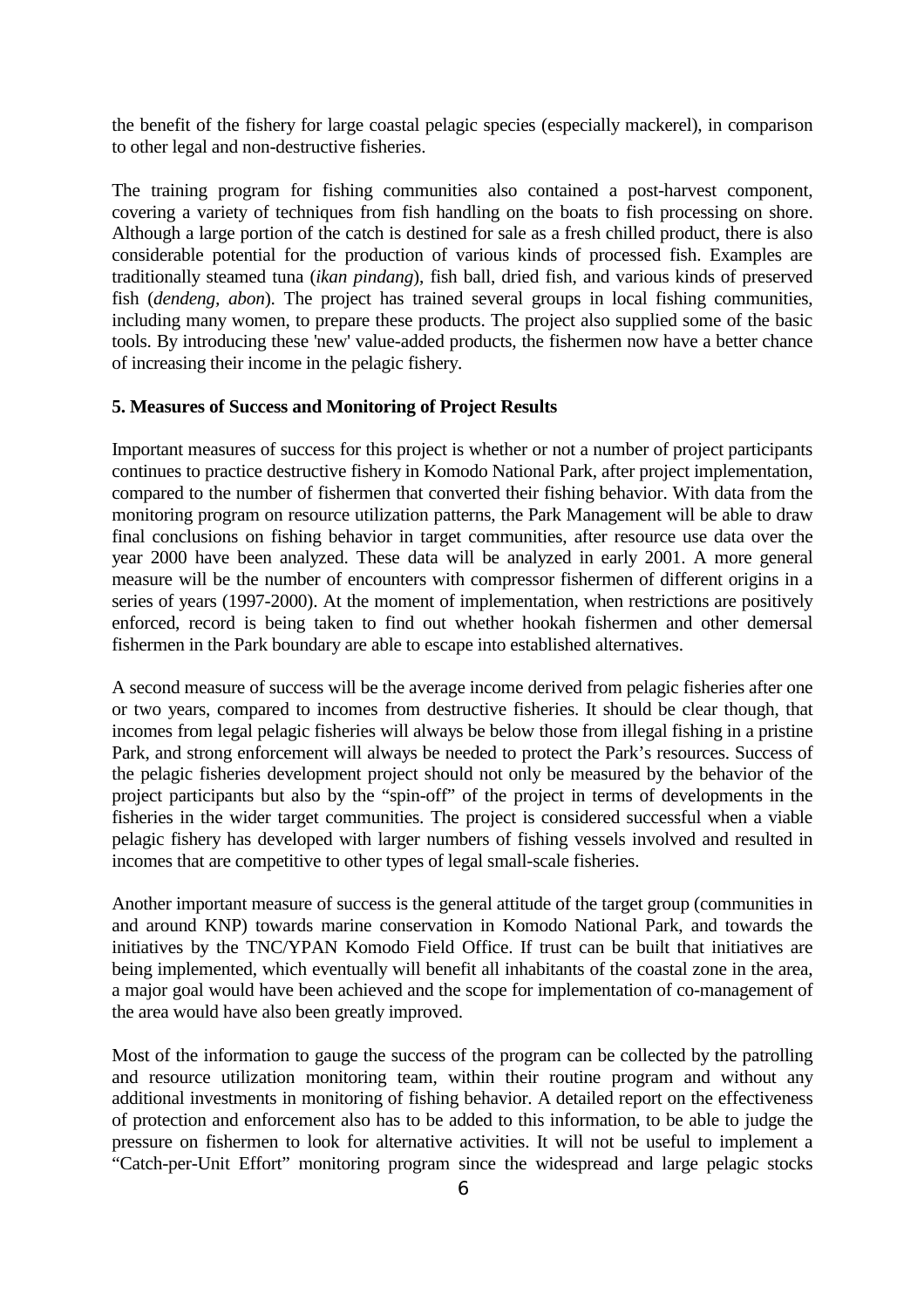

*A deepwater fish aggregating device (FAD). The coconut leaves help the fishermen to locate the FAD.*

*Underwater, below a FAD, where large and small pelagic fish aggregate.*

which are targeted in this fishery are hardly affected by the small number of fishing boats in the Komodo area. A community monitoring and evaluation program should be implemented by trained community workers, to collect detailed information, towards the end of 1999 and in early 2000, by means of interviews and direct observations in the target communities. Key issues are trends between 1997 and 2000 in the following parameters:

- a) number of compressors in use by the target group,
- b) main fishing activities by the general target groups (wider than just project participants),
- c) general attitude towards marine conservation in Komodo,
- d) general attitude towards YPAN/TNC initiatives in Komodo, and
- e) general awareness and understanding of marine conservation issues.

## **6. Project Progress until November 1999**

## *Fish Aggregating Devices (FAD's) and FAD fishing*

In total, 5 shallow water FADs (ca. 100 m depth) and 6 deepwater FADs (ca. 1000 m depth) were constructed and installed. The first FAD of this batch was installed on April 27, 1999, the last one on May 15, 1999. The design of the FADs and the method of deployment were adapted several times as experience with this technique and with local conditions was gained. The installation of FADs can be executed by local fishermen using locally available boats, without needing special equipment. After the first batch was installed, the project team decided to postpone the installation of other FADs and keep them as spares for future replacement of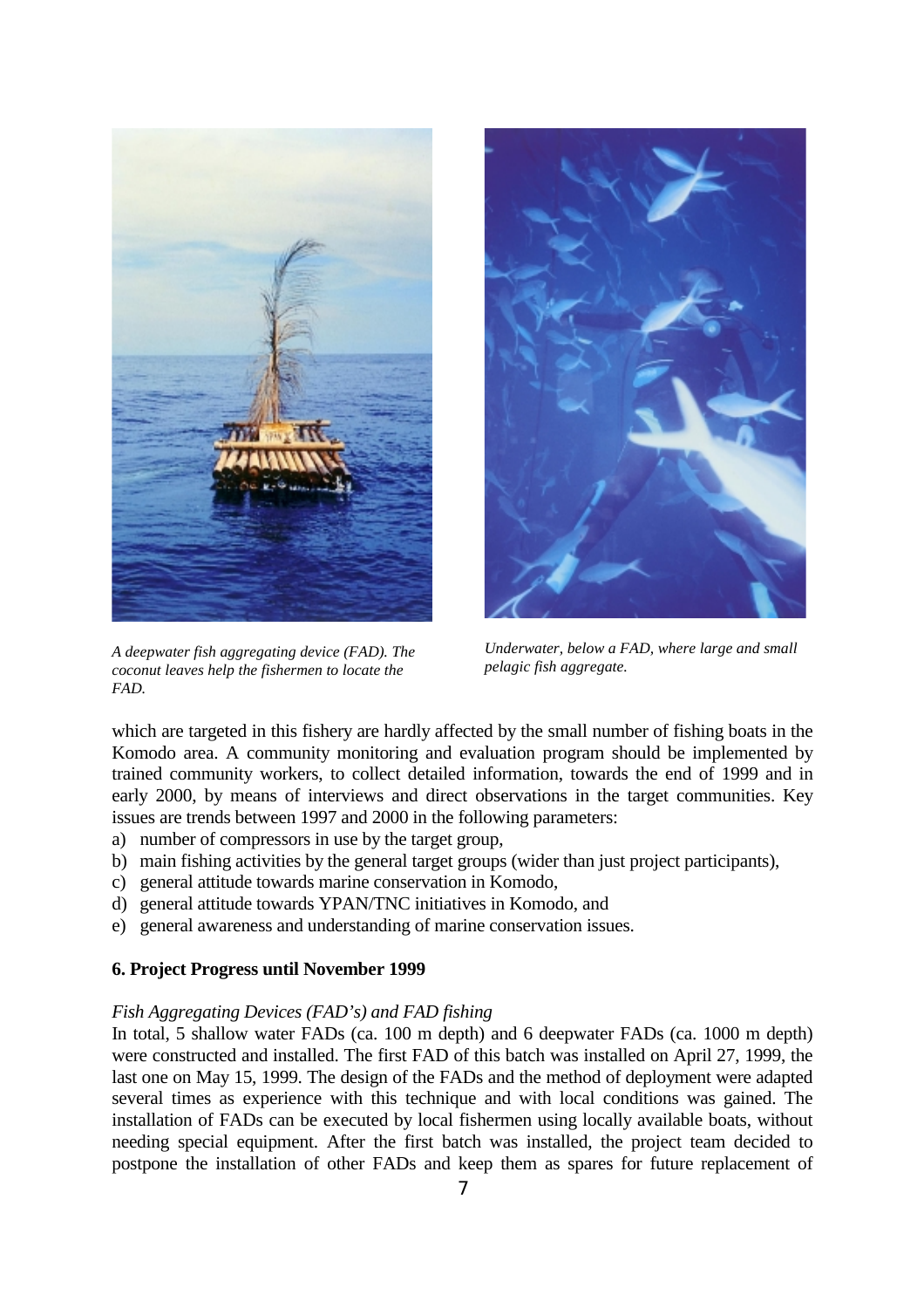damaged units. Several FADs were vandalized, of which some could be repaired whereas others had to be replaced. Fortunately, such incidents became infrequent toward late 1999. Currently, the impression is that the deepwater FADs perform much better than the shallow-water FADs and no more shallow water FADs are being placed or replaced.

In total, 40 boats signed up for the fish-capture training program. A variety of pelagic hand-line fishing gear has been distributed among the participants. Both offshore FAD fishing and inshore mackerel fishing has been practiced extensively. Especially the inshore mackerel fishing has been successful, mostly because of the rapidly increasing prices for fresh mackerel. Fishermen from Mesa and Labuan Bajo were mostly involved in mackerel fishing. Fishermen from Mesa did not successfully pick up the fishing at the FADs. However, the FADs are presently successfully practised by fishermen from Seraya, and to some extend by fishermen from Labuan Bajo. Seraya fishermen have successfully caught large yellowfin tuna and a good number of dolphin fish. These species unfortunately still fetch relatively low prices with only Rp 4,500 or less than US\$1 per kilogram of fresh yellowfin tuna. Large fish of 35-100 kilograms do make trips to the FADs attractive for the Seraya fishermen. These low prices do not give cost-benefit to fishermen communities living further away.

The expected arrival of a commercial tuna trading company in Labuan Bajo is likely to result in increased prices for fresh tuna in the near future. A fishermen's cooperative is being organized at Seraya island to work with the tuna trading company and meetings with this company were in progress in November 1999. The take-over of the FAD project by the tuna trading company is anticipated. Disappointing catches at the FADs in the beginning of the training period jeopardized this part of the program in early 1999. The low catch rates were caused by an initial lack of skills, and an El Nino related phenomenon, which especially affects the spatial distribution pattern of pelagic fish stocks by alteration of migration patterns. Monitoring results showed that fish catches in Komodo decreased by 50% between 1997 (El Nino) and 1998 (La Nina), and have remained low in 1999.

#### *Training in Post-Harvest Techniques*

A large number of small ice boxes has been installed on local fishing boats, and three large ice boxes were transported to their destinations in Pulau Mesa, Pulau Seraya Besar, and Labuan Bajo. Because of the shortage of fish, the large land-based ice boxes have not been used to their full capacity so far. The availability of ice is rapidly improving since late 1999 with large boats bringing in 40-kg blocks in good quantities from Lombok. The ice is crushed in Labuan Bajo and used by the small boats to keep freshly caught fish chilled immediately from the catch onwards. Project trainers have worked intensively with the local fishers to explain the importance of high quality for high-priced fish, and the techniques required to maintain this high quality.

The post-harvest and fish-processing training team has completed its curriculum in October 1999. The participants were groups of 25 women on Pulau Mesa and Pulau Seraya, ranging in age from 17 to 37 years old. A handout has been prepared and distributed among the participants. Post-harvest techniques that were included in the training program were: *pengasinan* (dried salted fish), *pindang* (salt boiled fish), *ikan kayu* (*katsuobushi*), *dendeng* (fish jerky), and *abon* (shredded fish jerky). Also two seaweed-processing techniques were taught to the participants. Presently, it is felt that *abon* offers the best prospects for local fish processing. *Abon* has a long shelf live, and the profit margin is promising. A supermarket chain has also showed interest to carry the product.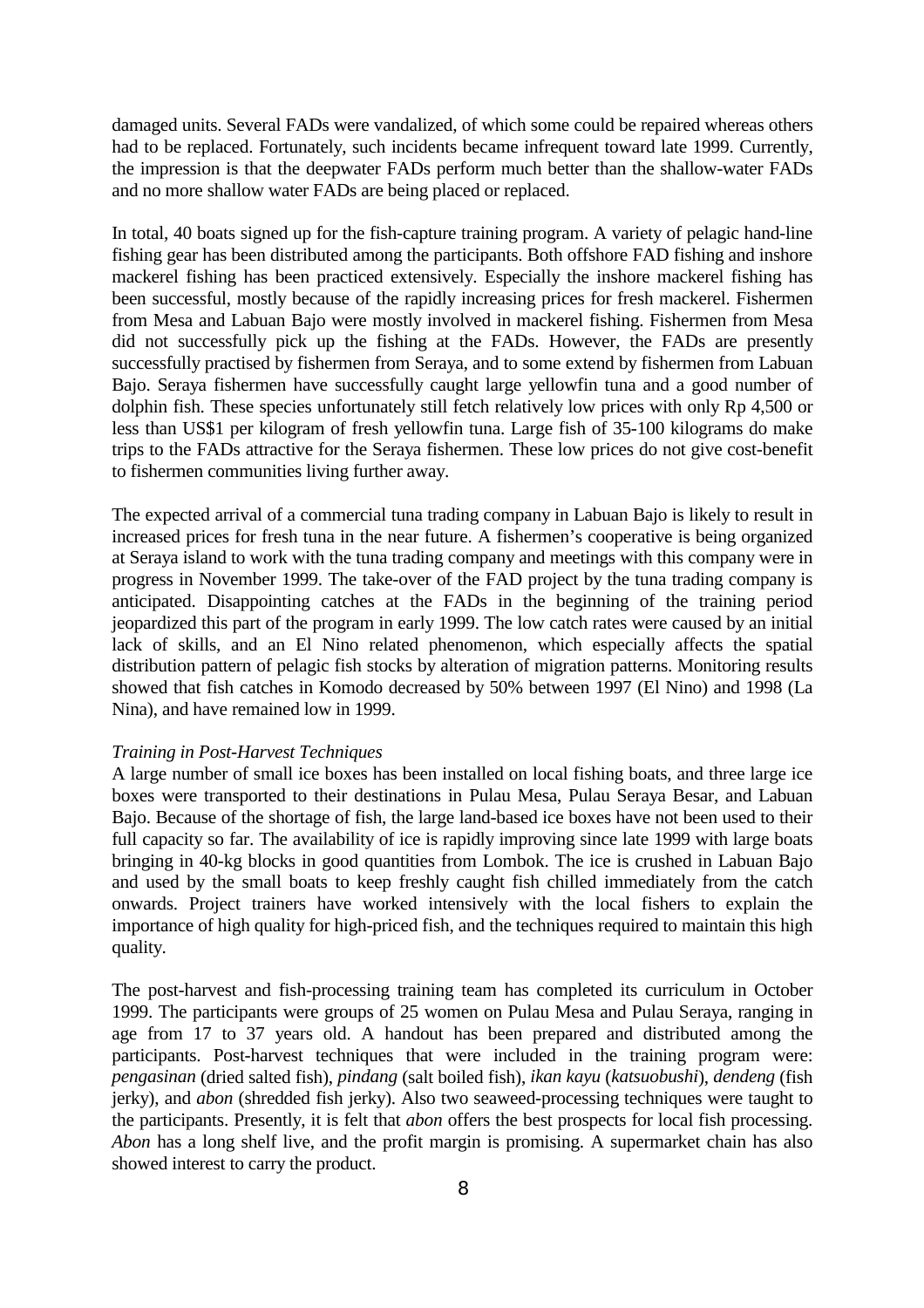#### *Marketing and Socio-Economics in the Mackerel Fisheries*

The marketing prospects for Spanish mackerel and other large coastal pelagic species were investigated for fresh and processed fish in Java, Bali and Sumbawa. A full report lists all major fish buyers, and market opportunities. Meetings with potential buyers in Bali and in other places, with TNC staff explaining the opportunities rising from the pelagic fisheries development project, resulted in an increasing number of buyers of fresh large pelagic fish (mainly Spanish mackerel) starting businesses in Labuan Bajo since late 1997. This in turn resulted in an increase of the price for mackerel from Rp 2,500 to more than Rp 15,000 per kg in less than 3 years, and the establishment of a small market for fresh tuna and other pelagic fish, with a price of Rp 4,500 per kg. Tuna had no market, and low-priced, in the Komodo area at the start of the pelagic fisheries project.

Before the monetary crisis in 1997, when the pelagic fisheries project was first designed, a group of five skilled fishermen working from a small motorized local boat with hooka compressors and cyanide, could make around Rp 175,000 (net income for crew members) in a single day of work. With about 20 working days per month the net income for the crew was about Rp 3,500,000, resulting in an income of around Rp 700,000 per crew per month. In early 1997 (US\$1 = Rp 2,800) this compared to about US\$250 per crew per month. The boat owner, that is usually not a crew member in this fishery, would make in excess of US\$400 net income per hookah-boat per month. This income is calculated after deduction of expenses for fuel, food and cyanide, which are paid by the boat owner. After the monetary crisis, the income for the crew did not increase much in terms of Rupiah (but decreased in terms of US\$). The boat owner received much higher prices (in Rupiah) for the fish (which is exported and sold in US\$ to Hong Kong) resulting an increased income for him (both in terms of Rp and in terms of US\$). Incentives for cyanide fishing for boat owners, therefore, increased after the monetary crisis in 1997. Incentives for crew members remain roughly the same.

In early 1997, the same group of five fishermen (with the right skills, boat, gear and fish aggregating devices (FAD's)) could catch a maximum of 5 Spanish mackerels per day, with a total weight of 50 kg (or fewer mackerel but plenty bycatch). At the early 1997 price levels (around Rp 2,800 or US\$1 per kg for mackerel in Labuan Bajo), the mackerel plus by-catch would fetch only Rp 140,000 (of which expenses and owner share still had to be deducted by the boat owner). This left a total net daily income for the crew of not more than Rp 85,000 resulting in an income per crew member per month of some Rp 340,000 (or US\$120) or about half of what was earned in the cyanide fisheries. The income for the boat owner was also much lower in the mackerel fishery than in the cyanide fishery for live reef fish. Economic incentives were, therefore, clearly in favor of working with compressors and cyanide in early 1997 and increased for boat owners after the crisis when the price for pelagic fish had not yet increased.

At the end of 1999, after the pelagic fishery training program and the distribution of ice-boxes, and after the establishment of a mackerel fishery and of marketing infrastructure (including the arrival of several fresh fish buyers in Labuan Bajo), the price of Spanish mackerel over 7 kg has increased to between Rp 15,000 and Rp 18,000 per kg (or US\$2 to US\$2.50 per kg). Even in terms of US\$ this is an increase in price of more than 100% for fresh mackerel since early 1997. Average catch rates were around two mackerel totaling 20 kg per day in a boat with three crew members. This resulted in a total catch value of around Rp 300,000 with around Rp 100,000 to take home for the crew, Rp 100,000 for expenses (relatively high in the pelagic fishery), and around Rp 100,000 for the owner. The potential income for crew-members on a 3-crew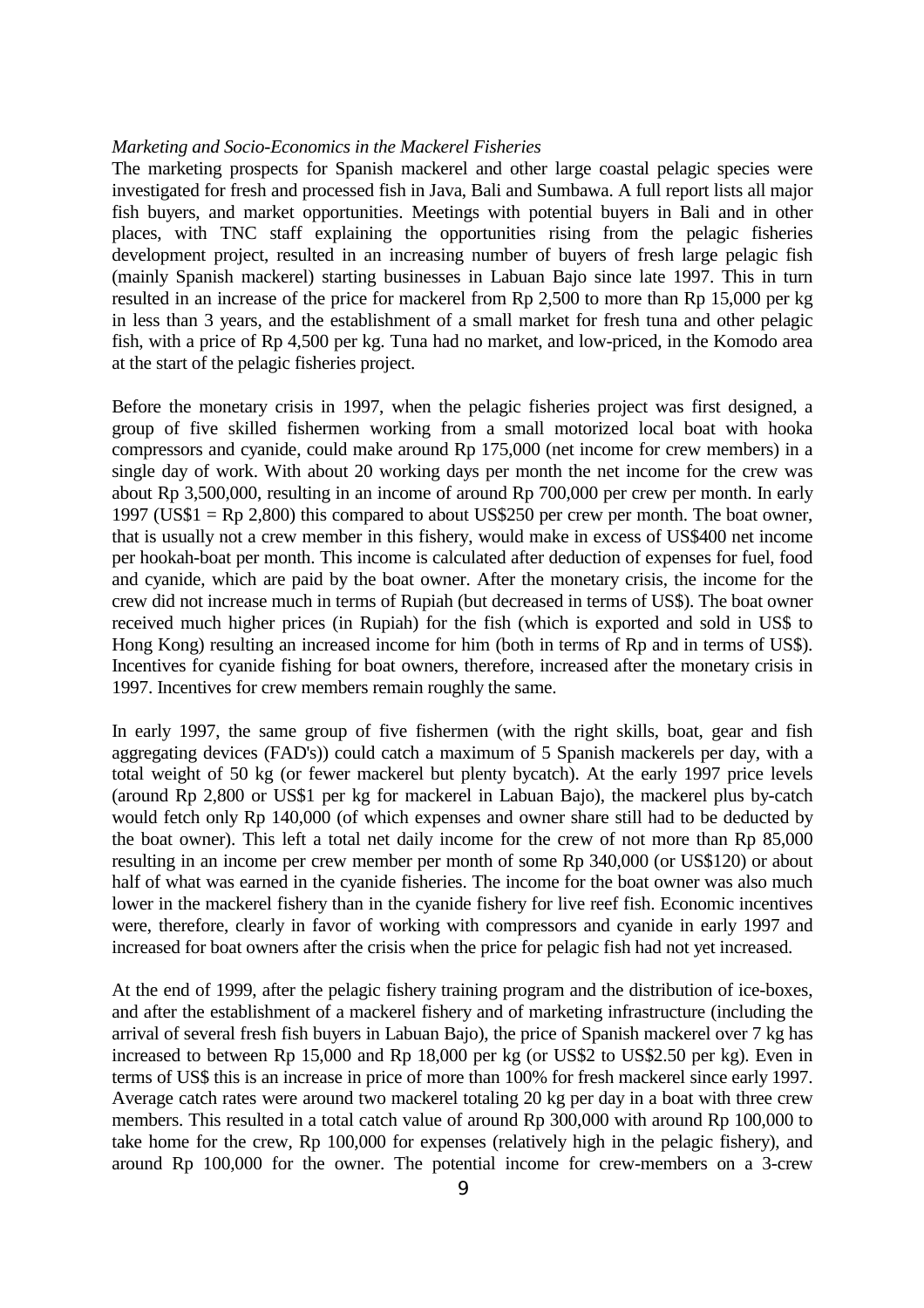

*Spanish mackerel, the main target of the pelagic fisheries project, fetches a good price as a fresh product. Larger fish (over 7 kg) are exported, the smaller ones are for the local market.*

mackerel boat, doing 20 day trips per month, was therefore close to Rp 700,000 per month or close to what was being earned by crew members fishing with hookah compressors and cyanide in the live reef fish fishery. Income of crew-members in this live reef fish fishery had gone up only slightly (in terms of Rupiah) since 1997. The income of the boat owners in the live reef fish trade had gone up considerably between 1997 and 1999 (in terms of Rupiah).

A 5-crew compressor boat with cyanide divers easily earned Rp 3,000,000 net income per month for the boat owner in late 1999. The same boat with 3 (skilled!) mackerel fishers would not earn more than Rp 2,000,000 per month for that boat owner. This large difference, combined with the lack of enforcement or other disincentives against compressor fishing with cyanide in the Park, made the major boat owner from Pulau Mesa, Haji Idris, decide to keep his boats working in the live reef fish fishery with compressors and cyanide. Even though the individual fishermen (crew-members) were willing to shift to the mackerel fishery, they could not decide to do so since they do not own the boats and all have large debts to the boat owner. Only if a strong anti-cyanide and anti-compressor enforcement program is implemented in the Park, and if large sections of the Park's waters are closed for demersal fisheries, and only if local compressor fishermen can become independent of their present "bosses", can these fishermen be expected to shift full time to pelagic fisheries and other fisheries outside the Park's borders. A clear zoning system with strict regulations, combined with a strong enforcement program is still needed to stop the destructive fisheries, to persuade fishermen to work outside Park boundaries.

## *Changes in Fishing Behavior*

Some 25 out of 40 boats participating in the training program are presently still engaged in the pelagic fisheries, at least on a part-time basis. An unknown but considerable number of boats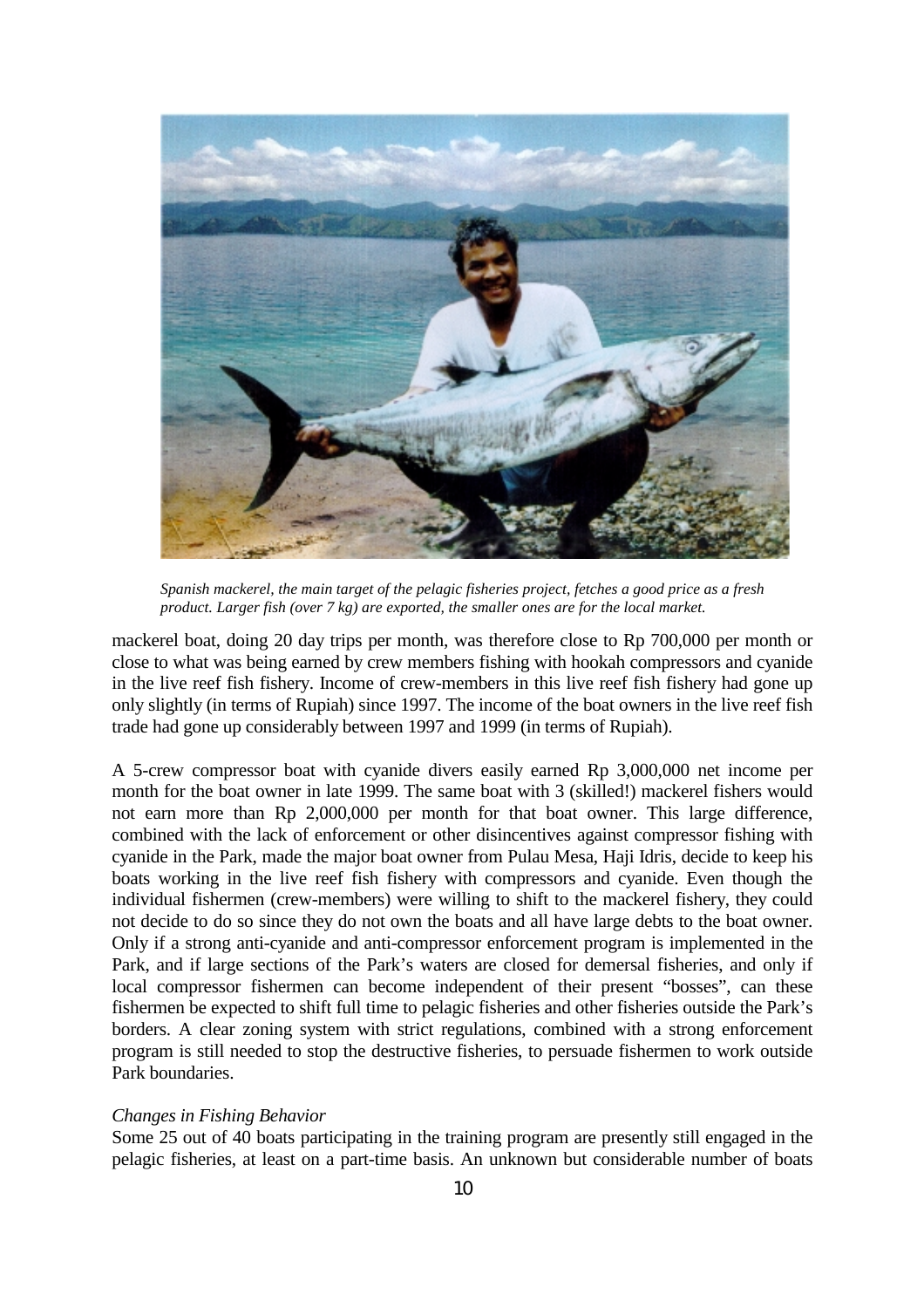joined the mackerel fishing as soon as prices reached levels above Rp 15,000 per kg. In November 1999, 1/3 of the project participants was again active in the compressor fishery for live reef fish and lobsters inside the National Park. These 15 boats were all owned by a local boss, and none of the fishermen had more than a use right for these boats. All fishermen involved had large debts to the boss and had no say in where and how they would be deployed. These boats, almost all of the compressor-boats who joined the training program in March, out of a total of 40 participant boats, returned to full-time cyanide fishing for live reef fish and lobsters because:

- a) this is what the boss (Haji Idris) decided they had to do and they had no choice,
- b) the boss could make more money from a compressor boat than from a mackerel boat,
- c) there was still no effective enforcement against compressor and cyanide fishing in the Park,
- d) pelagic catch rates remained low among several unskilled fishermen, despite training,
- e) the price of tuna remained low as long as no specialized buyers arrived in Labuan Bajo, and
- f) income of some fishermen remained below what they earned in the compressor fishing.

### **7. Conservation Linkages: Perceived Effects of the Project**

The most direct beneficial aspect of this project was to steer some of the local fisher folk away from destructive fishing practices such as blasting, cyanide spraying and reef gleaning, and engage them in more environmental-friendly methods. The number of fishing boats engaged in pelagic fishing, at least part time is at least 2/3 of the project participants (some 25 out of 40 boats) and a large number of "spin-off" boats entered the mackerel fishery after the prices started rising. This has improved the sustainability of the coastal fisheries in general and it will also enable the Komodo National Park Authorities to better protect the marine resources and decrease the tremendous fishing pressure on the coral reefs. Secondly, this project has been a very important vehicle for awareness campaigns and constituency building programs. The project gave community workers a subject to enter into discussions and the training programs established important footholds in various communities.

An important step was taken by the signing of agreements between project implementers and project participants, stating that participants would refrain from any future involvement in destructive fishing practices in Komodo National Park. The pelagic fishery project initiated the development of a potential alternative economic activity and local communities have been trained and prepared to enter this alternative livelihood program. The basic materials for change of practices have been supplied and important partnerships between fishermen and traders in pelagic fish have been established. These circumstances have helped to create an environment where the implementation of regulations like a "hookah-ban" are more likely to succeed, especially by bringing on board some of the key stakeholders which control the activities of the fishermen.

### **8. Estimated Cost for the Entire Project**

The total project cost until November 1999 was US\$158,000 (one hundred and fifty eight thousand US dollars), of which US\$83,000 (eighty three thousand US dollars) was donated to YPAN through a Japanese GAGP grant for FAD building and installation, ice boxes, basic fishing gear and fish processing materials. The remaining US\$75,000 (seventy five thousand US dollars) was funded by Packard, Keidanren, the Perkins Foundation and Unesco and was used to contract the experts and trainers to implement the development and training programs. Parts of these funds were also used to pay per diem for participants in the training programs.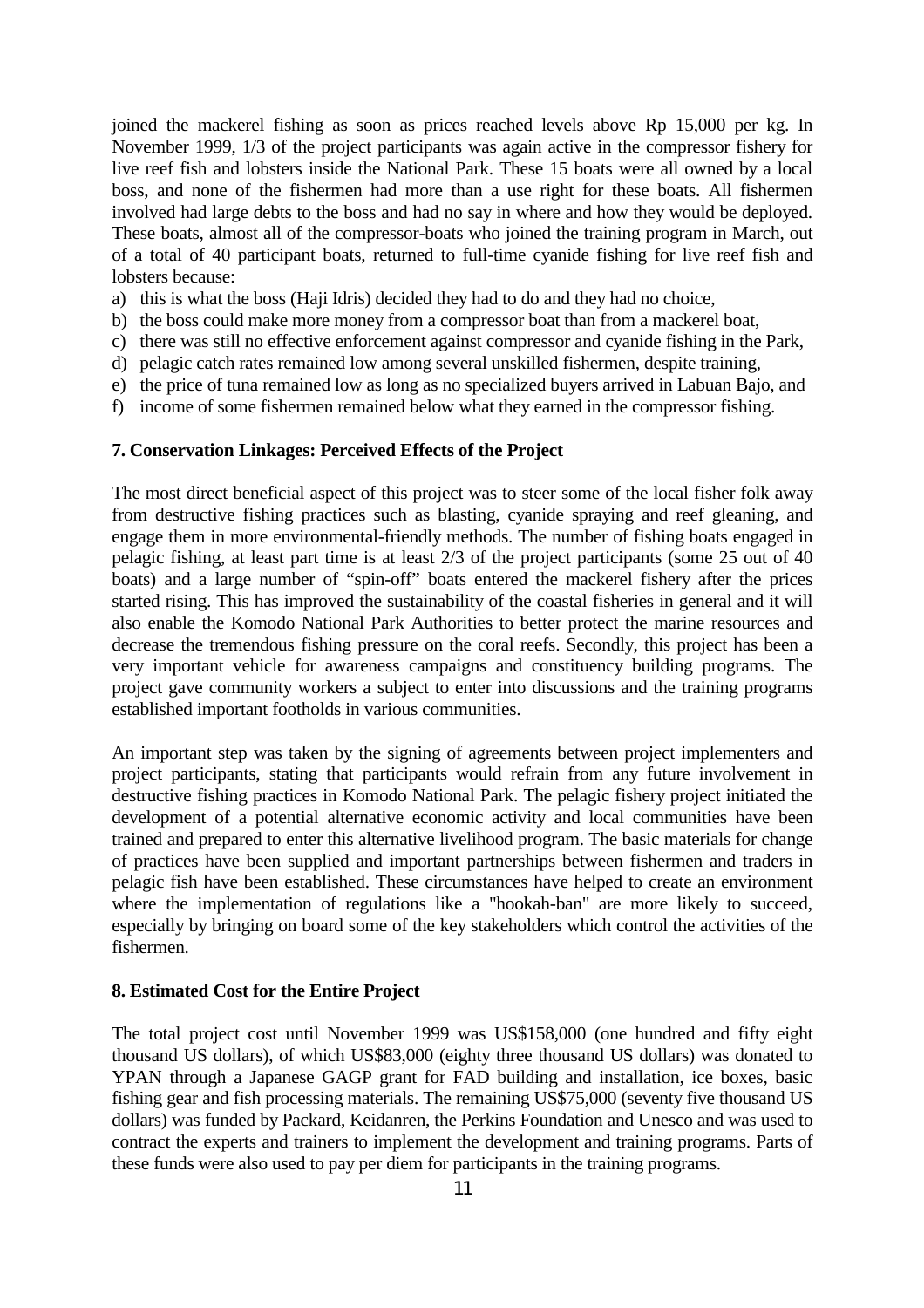# **9. Breakdown of Goods and Services Purchased by YPAN from the GAGP fund**s

| - building materials 7 deep water FADs (@ US\$1,600)               | \$           |  |
|--------------------------------------------------------------------|--------------|--|
|                                                                    | 11,200       |  |
| - building materials 15 shallow water FADs (@ US\$600)             | \$9,000      |  |
| - echo-sounder for FAD installation and surveys                    | \$2,300      |  |
| - labor for FAD building in Labuan Bajo                            | \$3,000      |  |
| - installation costs for 22 FADs at sea                            | \$4,000      |  |
| - FAD maintenance (materials $&$ labor) and guarding for 1 year    |              |  |
|                                                                    | 6,000        |  |
| - 30 units insulated ice boxes for fishing boats (@\\$333)         | \$10,000     |  |
| - 3 units insulated ice boxes for land storage ( $\omega$ \$1,300) | \$3,900      |  |
| $-40$ sets of basic fishing gear ( $@$ \$400)                      | <sup>8</sup> |  |
|                                                                    | 16,000       |  |
| - materials for fish drying racks and other fish processing tools  | <b>S</b>     |  |
|                                                                    | 7,000        |  |
| - transport of all materials from JKT to Labuan Bajo               | \$2,300      |  |
| - contingencies                                                    | \$8,300      |  |
| <b>TOTAL YPAN/GAGP Pelagic Fisheries</b>                           | \$83,000     |  |

# **Breakdown of goods and services bought by CMP Pelagic Fisheries from funds by the Packard Foundation, Keidanren, Perkins Foundation and Unesco**

| <b>GRAND TOTAL TNC/YPAN PROJECT PELAGIC FISHERIES</b>      |       |         | \$158,000 |
|------------------------------------------------------------|-------|---------|-----------|
| <b>TOTAL CMP Pelagic Fisheries</b>                         |       |         | \$75,000  |
| Reporting, communication                                   |       |         | \$5,350   |
| Sub-Total Travel (mostly contractors)                      |       |         | \$7,500   |
| travel assistants 5 outside Flores: $2 *$ return by sea    |       |         |           |
| travel trainers $2.5$ months: $1 *$ return ticket Pelni    |       |         |           |
| travel trainers 5 months: $2 *$ return ticket by Pelni     |       |         |           |
| travel project leader 3 * return ticket air fare           |       |         |           |
| total board and lodging (during travel)                    |       | \$7,500 |           |
| per diem boats: 40 boats $*$ 2 months $*$ 25 days $*$ \$15 |       |         | \$30,000  |
| local workers * 10 @ \$55 per month                        |       |         | \$2,750   |
| <b>Sub-Total Assistant Trainers</b>                        |       |         | \$9,300   |
| assistant $(* 2)$ tenggiri bait trolling Sape 5 months     | 1,375 |         |           |
| assistant $(* 2)$ tenggiri rapala trolling UP 5 months     | 2,000 |         |           |
| assistant $(* 1)$ hand-lining tenggiri 5 months Bajo       | 1,000 |         |           |
| assistants $(* 2)$ fish processing 5 months                | 2,175 |         |           |
| assistant $(* 1)$ FAD / tuna fishing 5 months              | 1,375 |         |           |
| assistant (* 1) tuna trolling @ $$275$                     | 1,375 |         |           |
| <b>Sub-Total Trainers</b>                                  |       | \$      | 7,000     |
| trainer, marketing, 2.5 months                             | 1,000 |         |           |
| trainer, post harvest techniques, 5 months                 | 2,000 |         |           |
| trainer, FAD/tuna fishing, $(*2)$ months @ \$400           | 4,000 |         |           |
| project leader for 7 months                                |       | \$5,600 |           |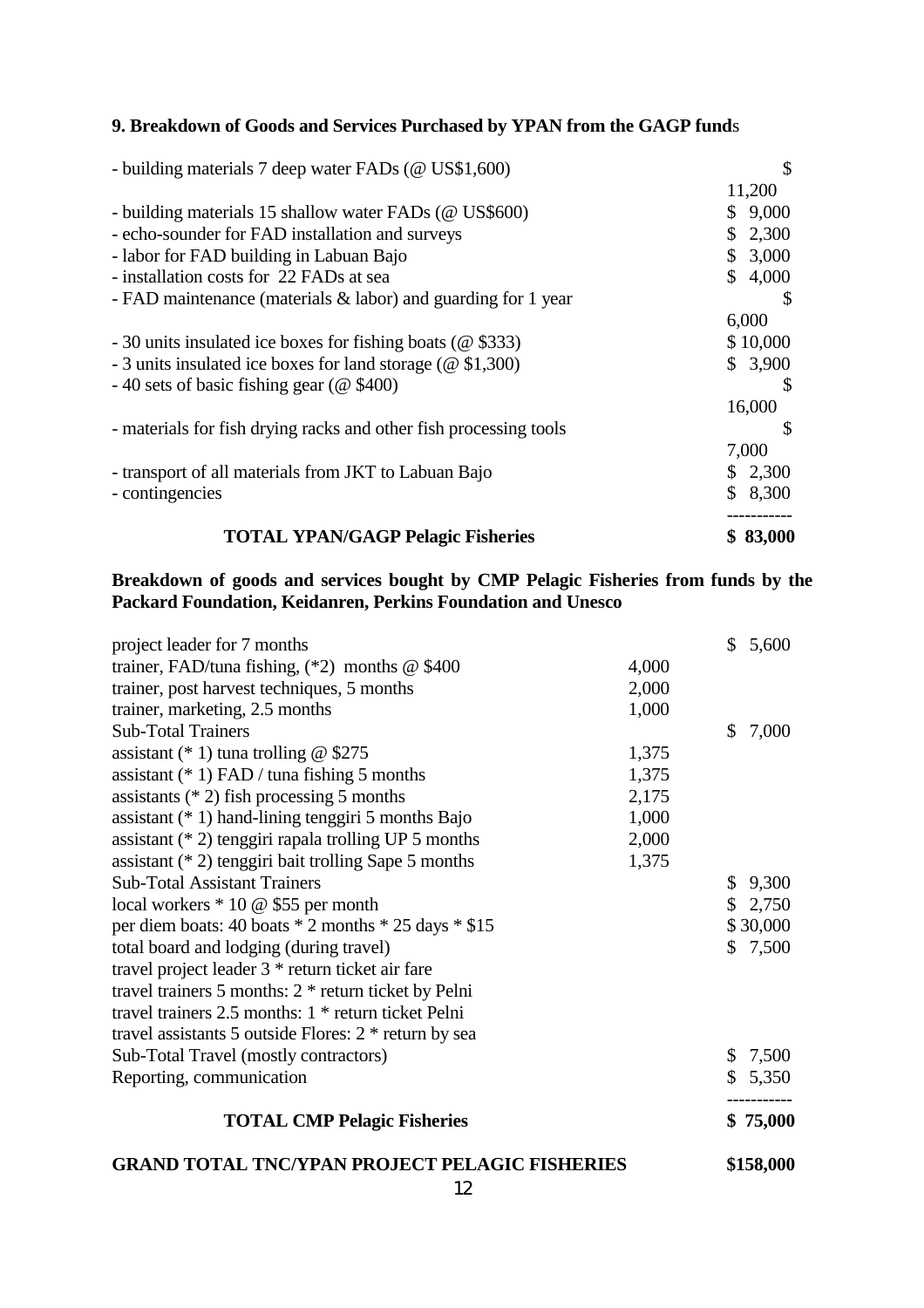**10. Species that are targeted for by the pelagic fisheries project** 



*Scomberomorus commerson* - Spanish mackerel – tenggiri



*Acanthocybium solandri*- wahoo - tenggiri tikus



*Thunis albacares* - yellowfin tuna - tuna bengkunis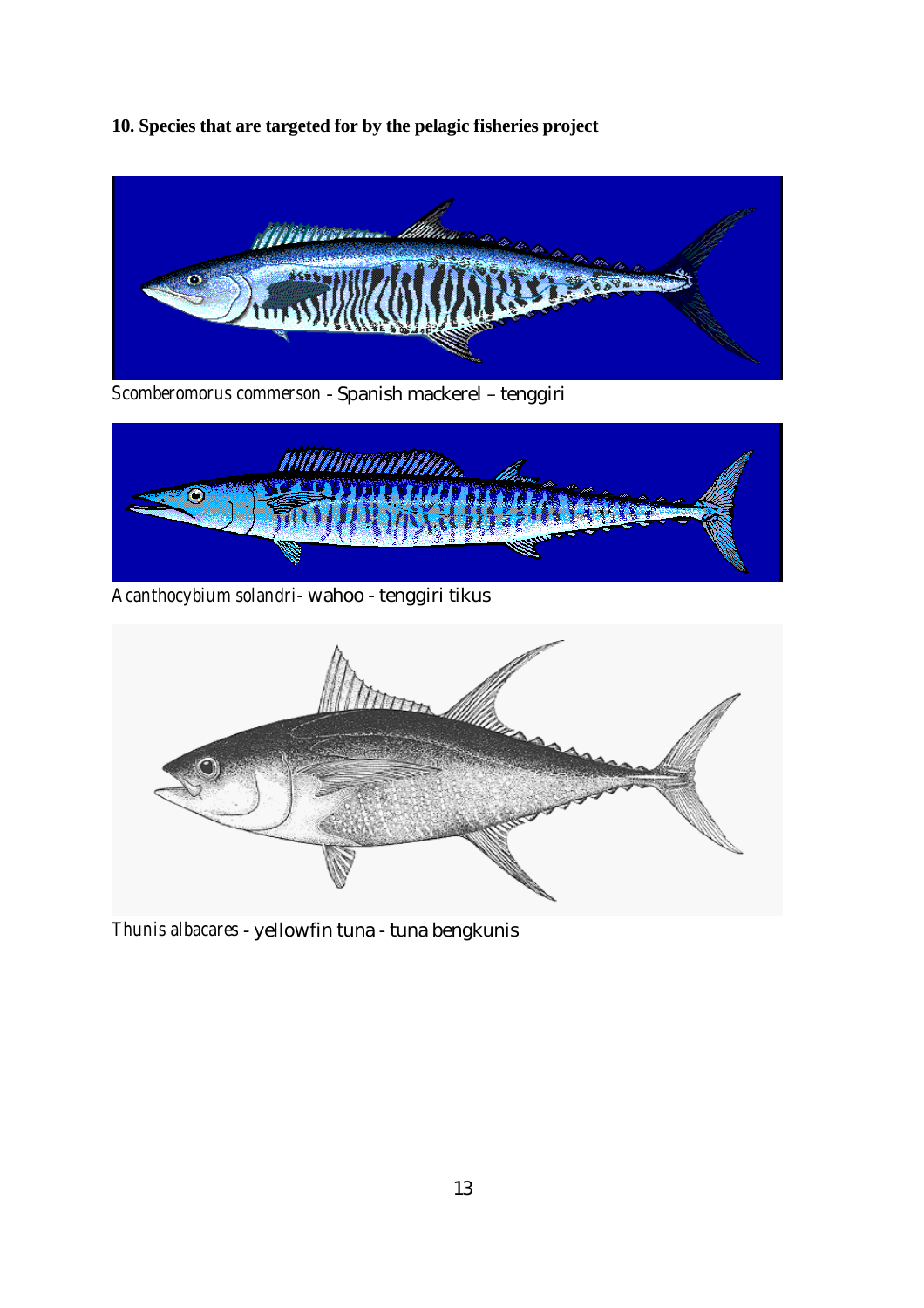![](_page_13_Picture_0.jpeg)

*Gymnosarda unicolor* - dogtooth tuna - tuna gigi ancing

![](_page_13_Picture_2.jpeg)

*Euthunnus affinis* - Eastern little tuna - tongkol

![](_page_13_Picture_4.jpeg)

*Katsuwonis pelamis* - skipjack tuna - cakalang